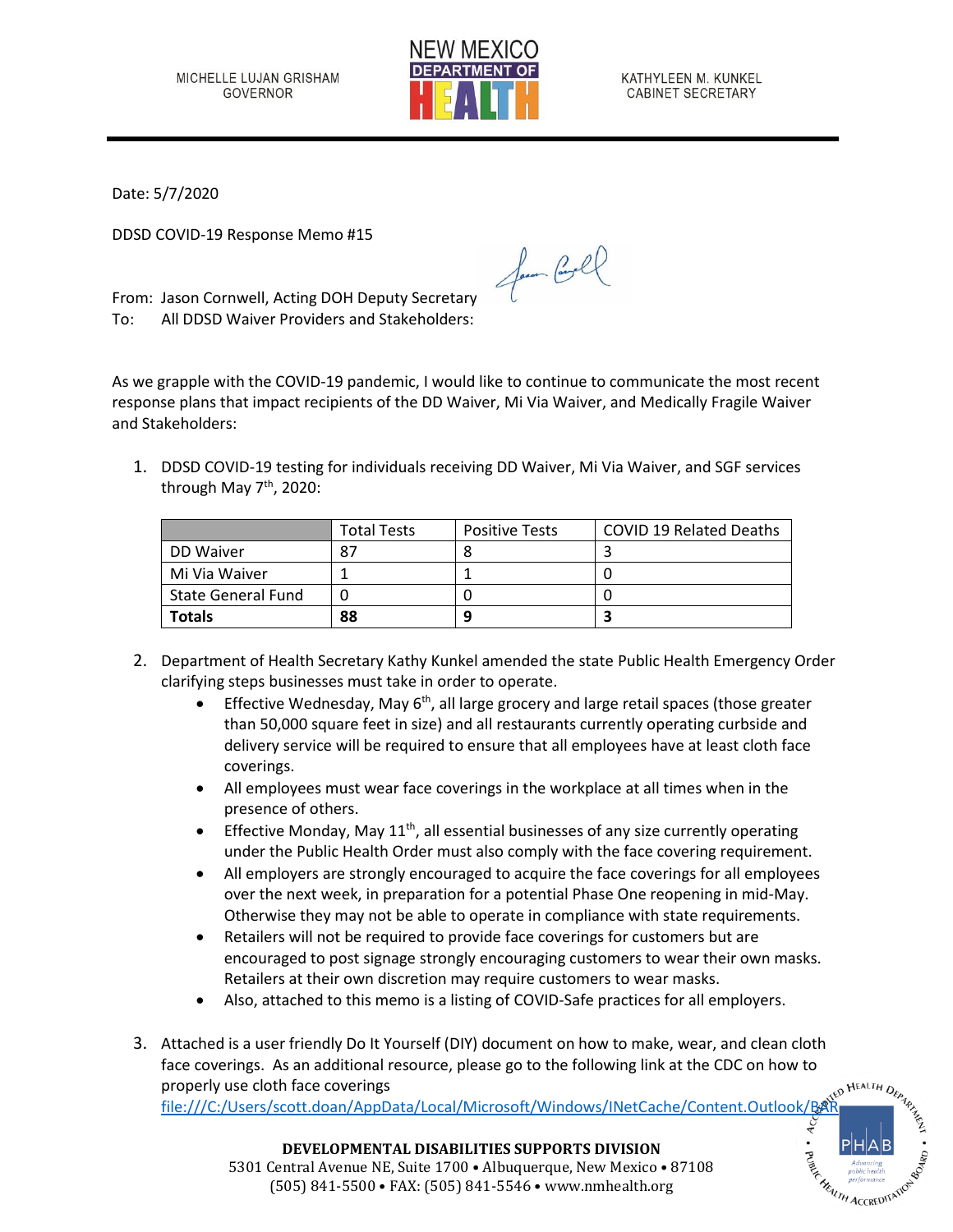[7ZNMH/Use%20Cloth%20Face%20Coverings%20to%20Help%20Slow%20Spread%20\\_%20CDC%2](file:///C:/Users/scott.doan/AppData/Local/Microsoft/Windows/INetCache/Content.Outlook/BAR7ZNMH/Use%20Cloth%20Face%20Coverings%20to%20Help%20Slow%20Spread%20_%20CDC%20(002).html) [0\(002\).html](file:///C:/Users/scott.doan/AppData/Local/Microsoft/Windows/INetCache/Content.Outlook/BAR7ZNMH/Use%20Cloth%20Face%20Coverings%20to%20Help%20Slow%20Spread%20_%20CDC%20(002).html)

- 4. Please see the attached Board of Pharmacy notice regarding the visitation schedule during the COVID-19 state of emergency. The original notice was issued March 16, 2020; the notice was extended on April 8, 2020.
- 5. The following are additional points of clarification regarding the Appendix K approval for Assistive Technology and the Prior Authorization process.
	- Expansion of Assistive Technology (AT) in Appendix K due to COVID 19 telehealth needs only applies to the DD Waiver program.
	- The Human Services Department and Department of Health have determined that the current prior authorization process is adequate and that suspending requirements is not necessary or efficient at this time. **Therefore, prior authorization remains a requirement so that providers can bill for services.** Providers will be notified of any updates to prior authorization requirements related to the Emergency Preparedness and Response Appendix K.
	- When a provider bills the retainer payment, they bill using the normal process and code. The 80% payment will be calculated and adjusted by the provider. The provider will enter the calculated retainer rate on to the claim (DDW/MFW), or on the Request for Payment (RFP)/Timesheet (employees/vendors under Mi Via).
- 6. Please see the attached joint memo from the New Mexico Human Services Department, Department of Health, and Aging and Long-Term Services Department regarding the Families First Coronavirus Response Act (FFCRA); Coverage of COVID-19 Testing for Uninsured Patients. The purpose of this supplement is to provide billing and reimbursement information and guidance to health care providers that are performing COVID-19 testing or testing-related services to uninsured patients. In accordance with Special COVID-19 Supplement #2: Medicaid Coverage of COVID-19 Testing for All Uninsured, charging cost-sharing for diagnostic testing and related testing services is not allowed for New Mexico patients. No health insurance plan in New Mexico may charge patient co-pays, deductibles or coinsurance for COVID-19 diagnostic testing services; and no provider, test site or lab may bill any New Mexico patient for any portion of the cost of testing for COVID-19.
- 7. Attached is additional guidance from DDSD on reporting COVID-19 events using General Events Reports (GER) in Therap. If you have questions regarding this memo, please contact Kathy Baker, Statewide Therap Administrator, a[t kathy.baker@state.nm.us.](mailto:kathy.baker@state.nm.us)

| https://nmhealth.org/about/ddsd/diro/ddcv/                                                 |
|--------------------------------------------------------------------------------------------|
| https://cv.nmhealth.org/should-i-get-tested/                                               |
| https://cvresults.nmhealth.org/                                                            |
| https://nmmedicaid.portal.conduent.com/static/covid.htm                                    |
| 8. Resource Website:<br>9. Should I be Tested?<br>10. Test Portal:<br>11. HSD Portal Page: |

12. New Mexico Healthcare Worker and First Responder Support Line **1-855-507-5509**